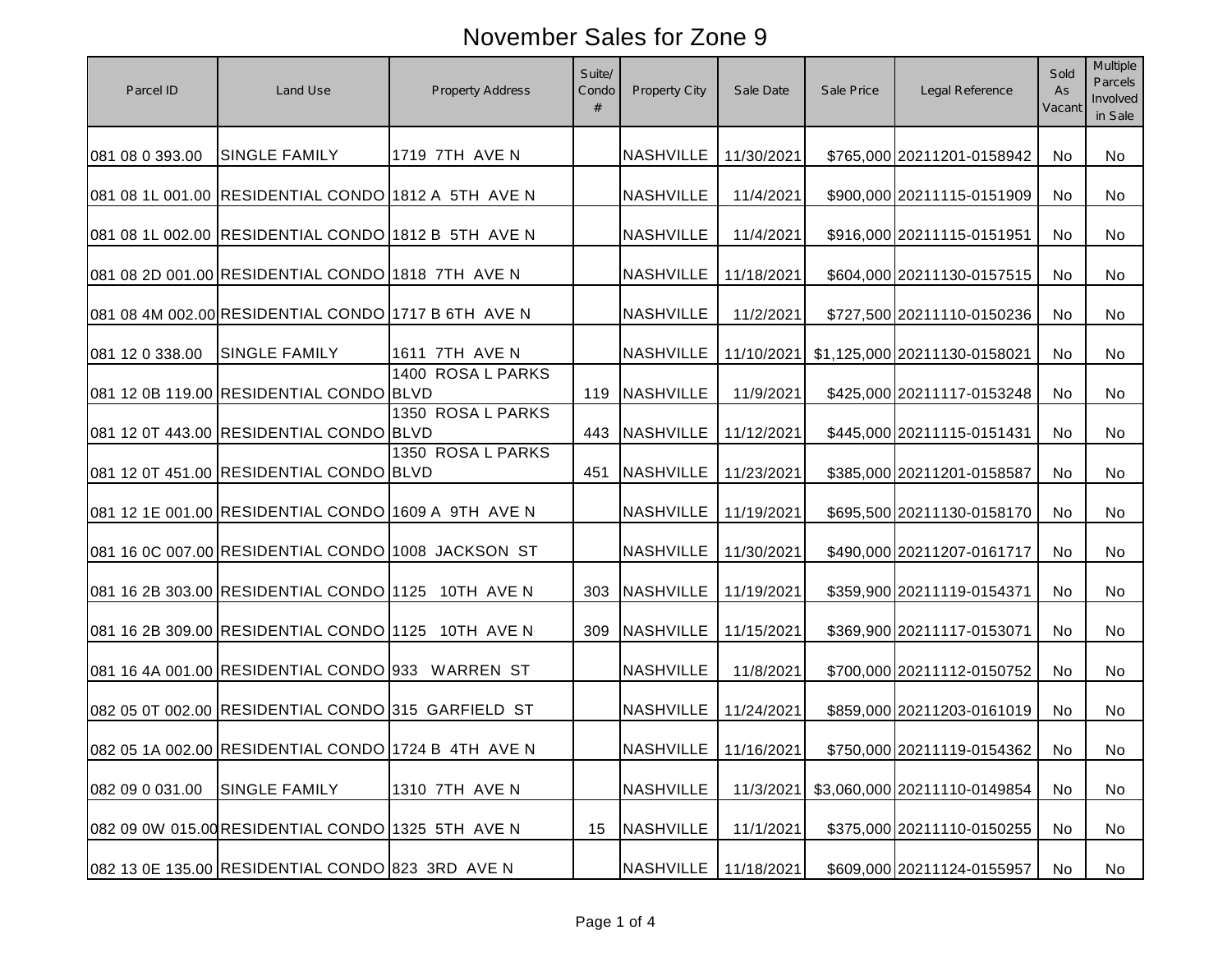| Parcel ID | Land Use                                           | <b>Property Address</b>  | Suite/<br>Condo | Property City    | Sale Date  | Sale Price | Legal Reference                        | Sold<br>As<br>Vacant | <b>Multiple</b><br>Parcels<br>Involved<br>in Sale |
|-----------|----------------------------------------------------|--------------------------|-----------------|------------------|------------|------------|----------------------------------------|----------------------|---------------------------------------------------|
|           | 082 13 0E 414.00 RESIDENTIAL CONDO 817 3RD AVE N   |                          |                 | 414 NASHVILLE    | 11/9/2021  |            | \$334,000 20211124-0156307             | No                   | No                                                |
|           | 082 13 0K 101.00 RESIDENTIAL CONDO 601             | MADISON ST               | 101             | <b>NASHVILLE</b> | 11/4/2021  |            | \$449,000 20211110-0150241             | <b>No</b>            | No                                                |
|           | <b>VACANT</b><br>082 13 0K 111.00 RESIDENTIAL LAND | <b>MADISON ST</b><br>601 | 111             | NASHVILLE        | 11/1/2021  |            | \$259,900 20211105-0148258             | <b>No</b>            | No                                                |
|           | 082 13 0K 201.00 RESIDENTIAL CONDO 601 MADISON ST  |                          |                 | 201 NASHVILLE    | 11/2/2021  |            | \$524,000 20211109-0149746             | No.                  | No                                                |
|           | 082 13 0K 202.00 RESIDENTIAL CONDO 601 MADISON ST  |                          |                 | 202 NASHVILLE    | 11/5/2021  |            | \$500,625 20211115-0151689             | No.                  | No                                                |
|           | 082 14 0A 003.00 RESIDENTIAL CONDO 1082 1ST AVE N  |                          |                 | <b>NASHVILLE</b> | 11/19/2021 |            | \$359,000 20211129-0157437             | No.                  | No                                                |
|           | 082 14 0A 013.00 RESIDENTIAL CONDO 1060 1ST AVE N  |                          |                 | <b>NASHVILLE</b> | 11/3/2021  |            | \$425,000 20211117-0153368             | <b>No</b>            | No.                                               |
|           | 082 14 0A 020.00 RESIDENTIAL CONDO 1074 1ST AVE N  |                          |                 | <b>NASHVILLE</b> | 11/16/2021 |            | \$425,000 20211130-0158117             | No                   | No.                                               |
|           | 082 14 0A 021.00 RESIDENTIAL CONDO 1076 1ST AVE N  |                          |                 | <b>NASHVILLE</b> | 11/16/2021 |            | \$425,000 20211130-0158180             | <b>No</b>            | No                                                |
|           | 082 14 0A 023.00 RESIDENTIAL CONDO 1038 1ST AVE N  |                          |                 | <b>NASHVILLE</b> | 11/23/2021 |            | \$440,000 20211124-0156565             | <b>No</b>            | No                                                |
|           | 082 14 0A 114.00 RESIDENTIAL CONDO 740 1ST AVE N   |                          |                 | <b>NASHVILLE</b> | 11/19/2021 |            | \$415,000 20211203-0160634             | <b>No</b>            | No                                                |
|           | 082 14 0A 117.00 RESIDENTIAL CONDO 746 1ST AVE N   |                          |                 | <b>NASHVILLE</b> | 11/14/2021 |            | \$350,000 20211105-0148308             | <b>No</b>            | No                                                |
|           | 082 14 0A 125.00 RESIDENTIAL CONDO 762 1ST AVE N   |                          |                 | <b>NASHVILLE</b> | 11/9/2021  |            | \$398,000 20211116-0152598             | No.                  | No.                                               |
|           | 082 14 0C 207.00 RESIDENTIAL CONDO 700 1ST AVE N   |                          | 207             | <b>NASHVILLE</b> | 11/19/2021 |            | \$1,060,000 20211124-0156285           | No                   | No                                                |
|           | 082 14 0C 303.00 RESIDENTIAL CONDO 700 1ST AVE N   |                          | 303             | <b>NASHVILLE</b> | 11/3/2021  |            | \$709,900 20211103-0147419             | No                   | No                                                |
|           | 082 14 0C 407.00 RESIDENTIAL CONDO 700 1ST AVE N   |                          |                 | 407 NASHVILLE    |            |            | 11/4/2021 \$1,019,900 20211105-0148024 | No                   | No                                                |
|           | 082 14 0C 501.00 RESIDENTIAL CONDO 700 1ST AVE N   |                          | 501             | <b>NASHVILLE</b> | 11/29/2021 |            | \$1,099,900 20211202-0159738           | No                   | No                                                |
|           | 082 14 0C 504.00 RESIDENTIAL CONDO 700 1ST AVE N   |                          | 504             | <b>NASHVILLE</b> | 11/1/2021  |            | \$1,059,900 20211102-0146569           | No                   | No                                                |
|           | 082 14 0C 507.00 RESIDENTIAL CONDO 700 1ST AVE N   |                          | 507             | <b>NASHVILLE</b> |            |            | 11/2/2021 \$1,040,000 20211103-0147420 | No                   | No                                                |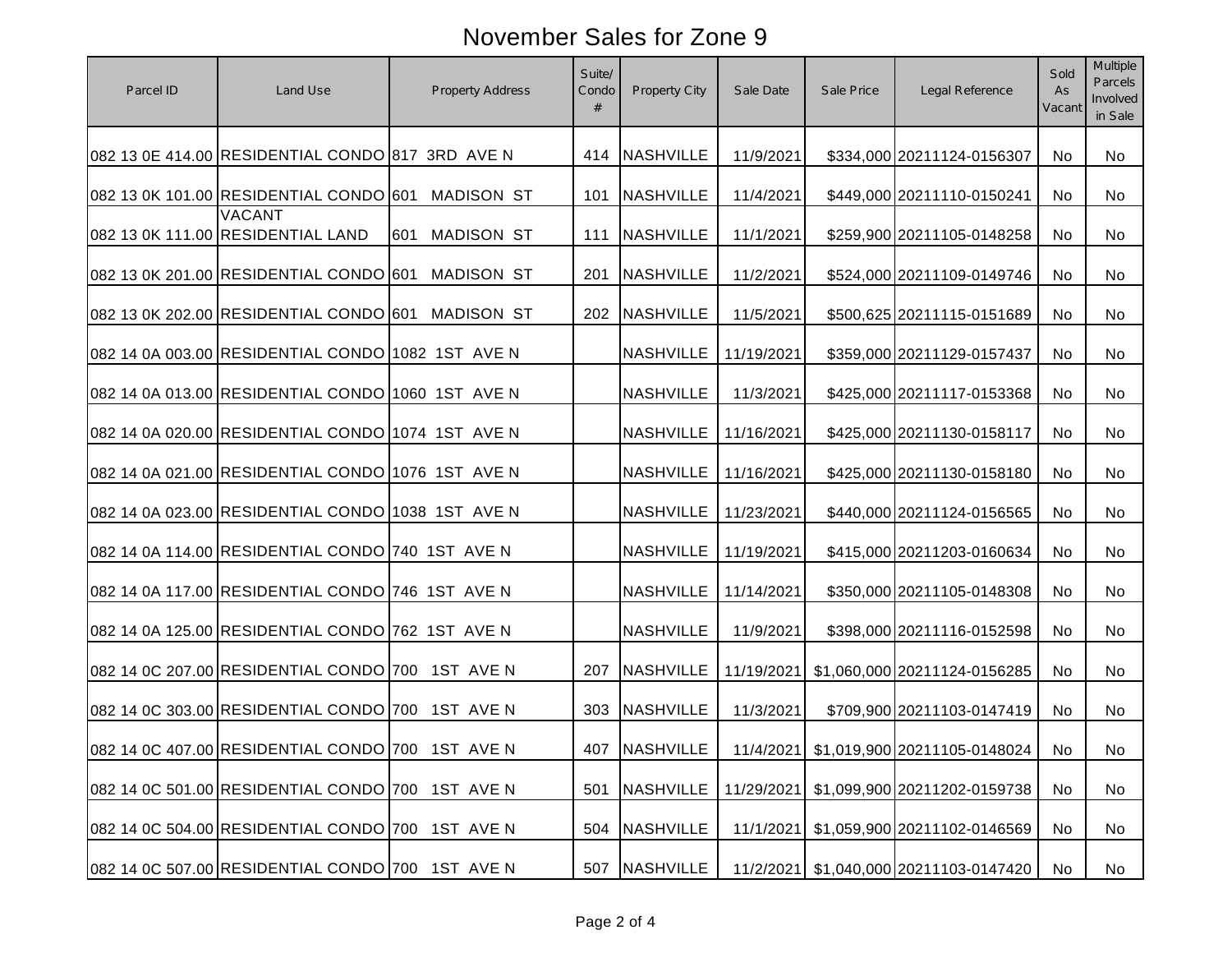| Parcel ID | Land Use                                          | <b>Property Address</b>                              | Suite/<br>Condo | Property City    | Sale Date  | Sale Price | Legal Reference              | Sold<br>As<br>Vacant | Multiple<br>Parcels<br>Involved<br>in Sale |
|-----------|---------------------------------------------------|------------------------------------------------------|-----------------|------------------|------------|------------|------------------------------|----------------------|--------------------------------------------|
|           | 093 01 0A 237.00 RESIDENTIAL CONDO 510 GAY ST     |                                                      | 901             | <b>NASHVILLE</b> | 11/29/2021 |            | \$200,000 20211206-0161631   | No                   | No                                         |
|           | 093 05 2B 008.00 RESIDENTIAL CONDO 700 CHURCH ST  |                                                      | 208             | <b>NASHVILLE</b> | 11/30/2021 |            | \$267,600 20211217-0167234   | No.                  | No                                         |
|           | 093 05 2B 059.00 RESIDENTIAL CONDO 700 CHURCH ST  |                                                      | 903             | NASHVILLE        | 11/5/2021  |            | \$300,000 20211112-0150610   | <b>No</b>            | No                                         |
|           | 093 05 2B 065.00 RESIDENTIAL CONDO 700 CHURCH ST  |                                                      |                 | 1001 NASHVILLE   | 11/5/2021  |            | \$300,000 20211108-0148748   | No.                  | No                                         |
|           |                                                   | 093 06 0A 085.00 RESIDENTIAL CONDO 301 DEMONBREUN ST | 811             | <b>NASHVILLE</b> | 11/19/2021 |            | \$375,000 20211130-0158169   | No.                  | No                                         |
|           |                                                   | 093 06 0A 094.00 RESIDENTIAL CONDO 301 DEMONBREUN ST | 902             | <b>NASHVILLE</b> | 11/22/2021 |            | \$775,000 20211124-0156281   | No.                  | No.                                        |
|           |                                                   | 093 06 0A 332.00 RESIDENTIAL CONDO 301 DEMONBREUN ST |                 | 2016 NASHVILLE   | 11/8/2021  |            | \$1,680,000 20211110-0149935 | <b>No</b>            | No                                         |
|           | 093 06 1B 602.00 RESIDENTIAL CONDO WAY N          | 239 REP JOHN LEWIS                                   | 602             | <b>NASHVILLE</b> | 11/23/2021 |            | \$339,900 20211130-0158056   | No                   | No.                                        |
|           | 093 06 1J 164.00 RESIDENTIAL CONDO 415 CHURCH ST  |                                                      |                 | 2012 NASHVILLE   | 11/29/2021 |            | \$665,000 20211202-0160180   | <b>No</b>            | No.                                        |
|           | 093 06 1J 203.00 RESIDENTIAL CONDO 415 CHURCH ST  |                                                      |                 | 2306 NASHVILLE   | 11/9/2021  |            | \$395,000 20211115-0151786   | No                   | No                                         |
|           | 093 06 1J 294.00 RESIDENTIAL CONDO 415 CHURCH ST  |                                                      |                 | 2907 NASHVILLE   | 11/24/2021 |            | \$342,000 20211201-0158894   | <b>No</b>            | No                                         |
|           | 093 06 1M 036.00 RESIDENTIAL CONDO 515 CHURCH ST  |                                                      |                 | 3207 NASHVILLE   | 11/5/2021  |            | \$480,000 20211110-0150514   | No                   | No                                         |
|           | 093 06 1M 119.00 RESIDENTIAL CONDO 515 CHURCH ST  |                                                      |                 | 3806 NASHVILLE   | 11/23/2021 |            | \$900,000 20211201-0158559   | No.                  | No.                                        |
|           | 093 06 4A 005.00 RESIDENTIAL CONDO 320 BROADWAY   |                                                      | 302             | <b>NASHVILLE</b> | 11/24/2021 |            | \$900,000 20211124-0156639   | No                   | No.                                        |
|           | 093 09 0C 008.00 RESIDENTIAL CONDO 1212 LAUREL ST |                                                      | 301             | <b>NASHVILLE</b> | 11/19/2021 |            | \$570,000 20211124-0156177   | <b>No</b>            | No                                         |
|           | 093 09 0C 033.00 RESIDENTIAL CONDO 1212 LAUREL ST |                                                      |                 | 606 NASHVILLE    | 11/30/2021 |            | \$550,000 20211201-0158668   | No                   | No                                         |
|           | 093 09 0C 112.00 RESIDENTIAL CONDO 1212 LAUREL ST |                                                      |                 | 1110 NASHVILLE   | 11/16/2021 |            | \$445,000 20211130-0158152   | No                   | No                                         |
|           | 093 09 0C 126.00 RESIDENTIAL CONDO 1212 LAUREL ST |                                                      |                 | 1209 NASHVILLE   | 11/18/2021 |            | \$545,000 20211124-0155946   | No                   | No                                         |
|           | 093 09 0C 180.00 RESIDENTIAL CONDO 1212 LAUREL ST |                                                      |                 | 1603 NASHVILLE   | 11/30/2021 |            | \$850,000 20211203-0160752   | No                   | No                                         |